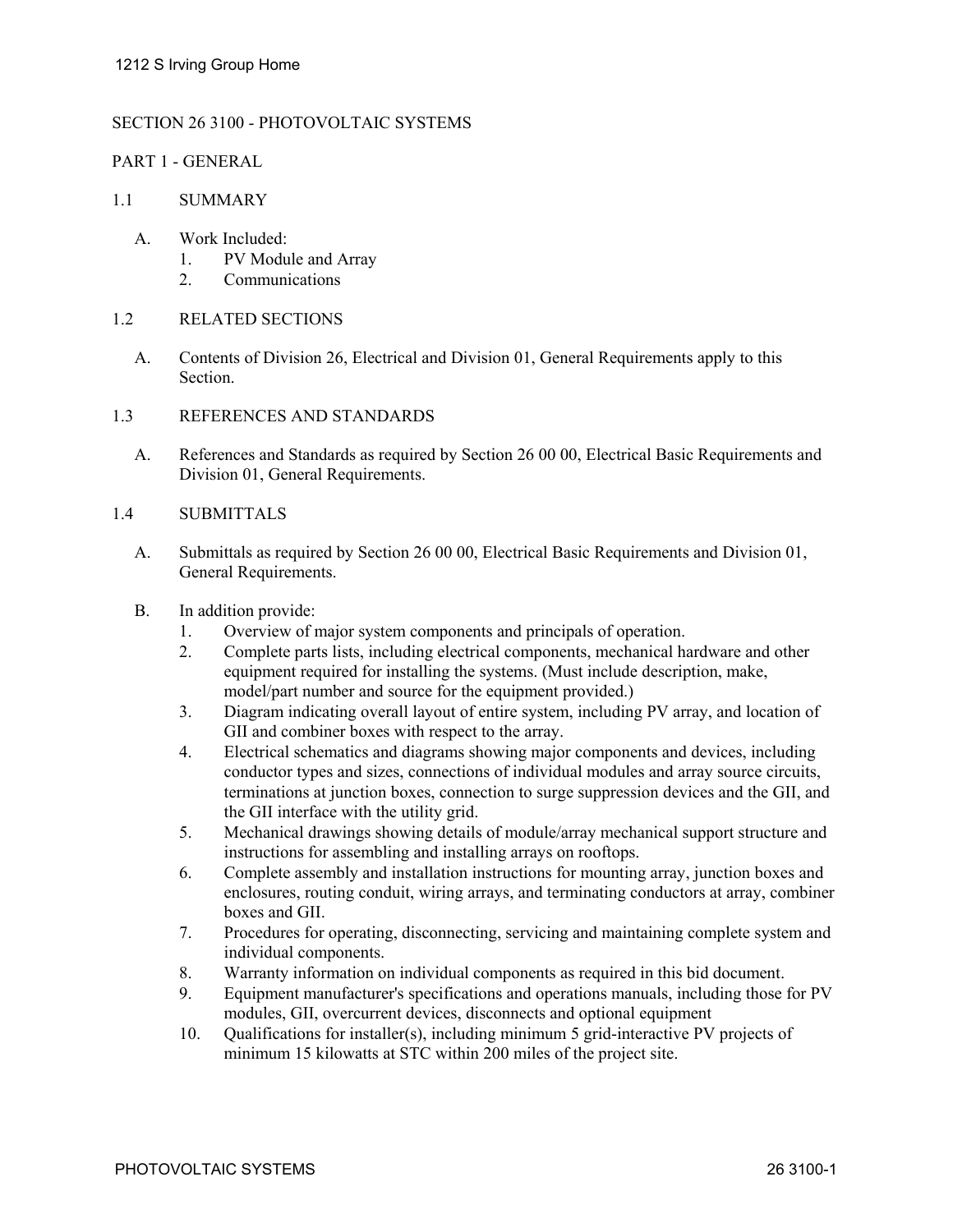# 1.5 QUALITY ASSURANCE

- A. Quality assurance as required by Section 26 00 00, Electrical Basic Requirements and Division 01, General Requirements.
- B. In addition, meet the following:
	- 1. IEEE Standards Coordinating Committee 21, IEEE 1547 Standard for Interconnecting Distributed Resources with Electrical Power Systems.
	- 2. Underwriters Laboratories, Standard for Safety: Flat-Plate Photovoltaic Modules and Panels, Standard UL 1703.
	- 3. Underwriters Laboratories, Standard for Safety: Inverters, Converters, Controllers and Interconnection System Equipment for Use with Distributed Energy Resources, Standard UL 1741.
	- 4. System designed and installed by a qualified installer with a minimum of 5 years of experience in installation of commercial photovoltaic systems.

### 1.6 WARRANTY

- A. Warranty of materials and workmanship as required by Section 26 00 00, Electrical Basic Requirements and Division 01, General Requirements.
- B. In addition, provide:
	- 1. Provide minimum 20 year warranty on power output of PV modules.
	- 2. Provide GII with minimum 10 year replacement warranty from the manufacturer covering parts and labor.

### PART 2 - PRODUCTS

### 2.1 MANUFACTURERS

- A. Modules
	- 1. Monocrystalline or Polycrystalline Modules (60-cell):
		- a. SolarWorld (Basis of Design)
		- b. Basis of Design: SunPower
		- c. Canadian Solar
		- d. Trina Solar
		- e. LG
		- f. Or approved equivalent.

### B. Inverters

- 1. Micro-Inverters
	- a. Enphase Energy (Basis of Design)
	- b. APsystems
	- c. Or approved equivalent.
- C. Combiner/Rapid Shutdown Boxes
	- 1. SolarBOS
	- 2. Yaskawa Solectria RSDCOM
	- 3. Basis of Design: Enphase Combiner Box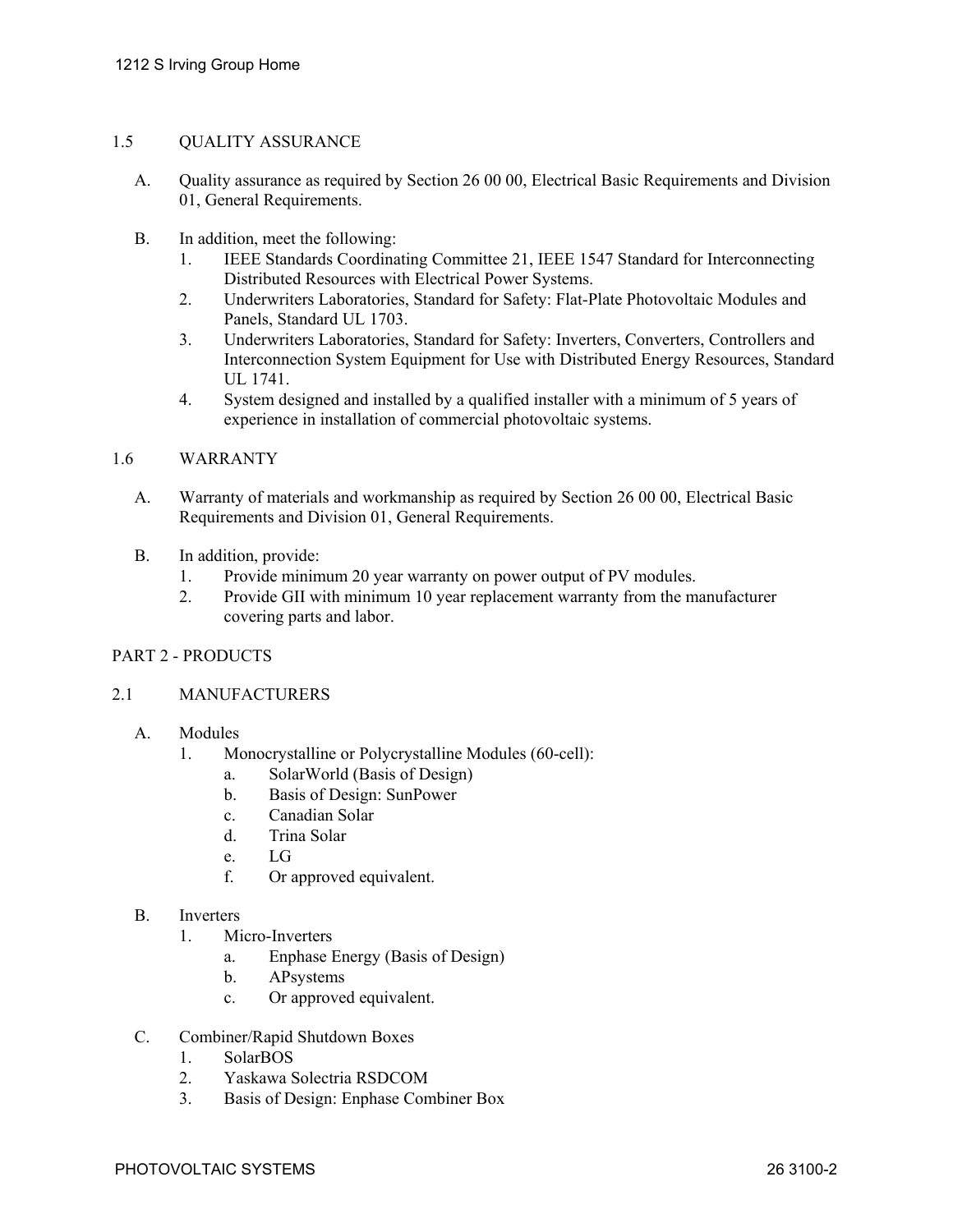- 4. Or approved equivalent.
- D. Power Optimizers
	- 1. Tigo
	- 2. Or approved equivalent.
- 2.2 PV MODULE AND ARRAY
	- A. PV Modules: Monocrystalline or Polycrystalline.
	- B. Non-Thin Film Modules Include: Tempered glass, EVA laminate, weatherproof film. Black, anodized aluminum frames and trim strips. Rated for 1-inch diameter hailstones at 52 mph.
	- C. Performance requirements:
		- 1. Module Maximum Power (STC): 370 Wp.
		- 2. Minimum Module Efficiency: 22%.
		- 3. Maximum System Voltage: 600 Vds.
		- 4. Minimum Array Size ( $STC\$  14.8 kW.
	- D. Physical/mechanical characteristics:
		- 1. Dimensions 61.3-inches by 41.2-inches by 1.8-inches.
		- 2. Weight: pounds.
		- 3. Operating temperature: degrees F to degrees F.
- 2.3 GRID-INTERACTIVE INVERTER (GII) AND UTILITY INTERCONNECTION
	- A. Design with GII built specifically for grid-interactive connection photovoltaic arrays to utility, and capable of automatic, continuous, and stable operation over the range of voltages, currents, and power levels for the size and type of arrays used.
	- B. Provide each GII to be compliant with IEEE 1547 (Standard for Interconnecting Distributed Resources with Electric Power Systems) and meet UL1741 (Inverters, Converters, Controllers and Interconnection System Equipment for Use with Distributed Energy Resources) or equivalent product listing. GII to comply with the latest applicable ANSI and FCC standards and addenda dated prior to the award of the purchase order for this procurement.
	- C. Provide GII with communications connection for remote monitoring of inverter operation through the internet. Provide and configure software for receiving and tabulating this information through a graphic user interface accessible over the internet. Provide communications card in each GII to allow daisy-chained RS-485 connection between GII's, and interface card for internet communications. Software to provide DC voltage, current, power and energy production, AC voltage, current, power and energy production, operational status of the GII, and graphical record of past production for minimum of 365 previous days on 15 minute increments. Prior to construction, determine location and accessibility to LAN connection point.
	- D. Provide GII with minimum 10 year replacement warranty from the manufacturer covering parts and labor.
	- E. Base Bid Inverter 1. GII Performance Criteria: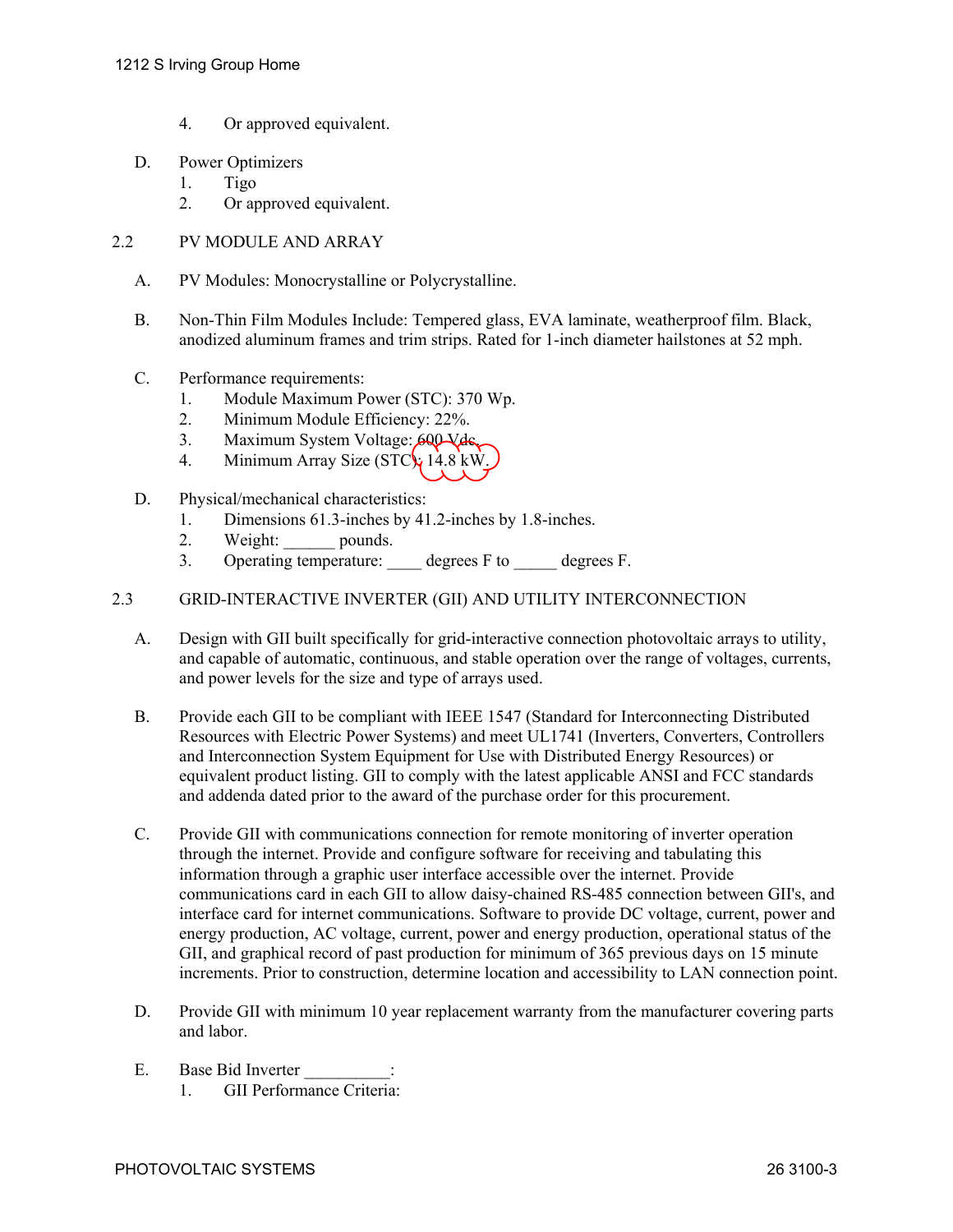- a. Maximum Array Input Power: W.
- b. Maximum Input Voltage: Vdc.
- c. Maximum AC Output Current: A at V, 3-phase.

# 2.4 COMMUNICATIONS

- A. Provide internet portal account through inverter manufacturer to allow real time monitoring of total system and individual inverter power and energy production, with logs going back to at least 365 days.
- B. Portal interface:
	- 1. In bar graph, show power (watts) and energy (kilowatt-hours) production on hourly basis for one day, daily basis for one month, and daily basis for one year. Provide means to examine past power and energy production for at least the previous 365 days.
	- 2. Program interface to allow end user to examine power and energy production for the total site, as well as for each individual GII.
	- 3. Supplemental Display Information: Show PV system size in KW, maximum output production in KW, quantity and manufacturer/model of GII and quantity and manufacturer of PV modules, installation date.
	- 4. Lifetime Energy Production: Show lifetime total equivalents (e.g. number of typical residences that could be powered for one day, number of cups of coffee that could be brewed with same energy, gallons of gasoline offset, etc.).
	- 5. Greenhouse Gas Offsets: Show offset quantities for clean energy produced (example: weight of carbon dioxide, nitrogen oxides, sulfur oxides).
	- 6. Environmental Information: Show current ambient temperature, cell temperature, irradiance, wind speed and direction.
	- 7. Integration of Other Meters: Show power and energy consumption from sub-metering on main electrical service; see Drawings for locations. Provide and connect to Veris H8163 Series and matching split-core CT.
- C. Basis of Design:
	- 1. Tie inverters to internet-based data logger via RS-485 connection.
	- 2. Tie data logger to internet portal via TCP/IP connecting via building local area network. Fronius Interface Card or approved equivalent.
	- 3. Provide RS-485 and telecommunications cabling and connectivity under Division 27, Communications as required to fulfill Basis of Design.
	- 4. Provide tele/data outlet in Main Electrical Room where directed by Owner to allow Owner to add flat screen monitor and/or computer for remote monitoring of PV power and energy production through kiosk, remote internet portal site.
	- 5. Display Package: Provide internet gateway compatible with GII communications, including: Full weather station for display of environmental information specified in this Article, lobby kiosk display software and connectivity as required by Owner, system installer support portal for commissioning system, electrical demand measurement and connection from main electrical sub-meter to internet gateway. Fat Spaniel Insight Views Package, or approved equivalent.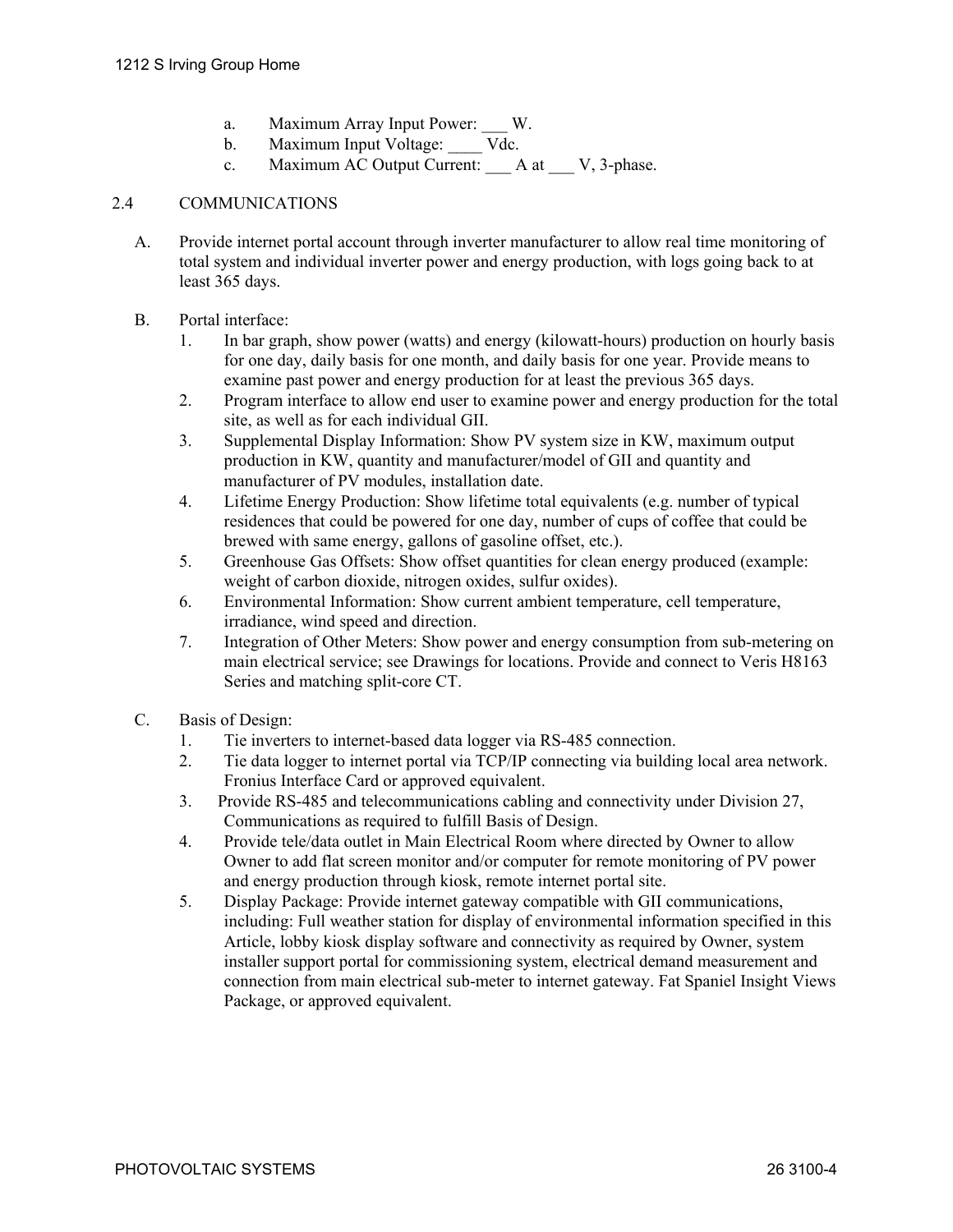# PART 3 - EXECUTION

# 3.1 SYSTEM DESCRIPTION

- A. These specifications cover the design and procurement of equipment, hardware and documentation required for the installation of grid-connected PV systems.
- B. Provide complete system installation, in addition to documentation on the design, configuration, permit acquisition, installation, operation and maintenance of the complete system and individual components.
- C. System designed for installation in Arlington, VA . Supplied equipment must be rated and warranted to withstand and operate under normal weather conditions at the site.
- D. Each PV system will be connected to the utility electric grid through a grid-interactive power conditioner (inverter). The design and functional specification of the PV modules, power conditioners, utility interconnections, PV system electrical design, and PV array mechanical design are described in the following articles.
- E. Utility Coordination: Coordinate with local Utility Company prior to start of work for location of their net metering equipment, including CT enclosure provided under this Contract per the Drawings, and any additional utility required disconnects which will also be provided under this Contract.
- F. Basis of Design: Provide PV system designed to meet or exceed the performance requirements of the equipment, listed in this specification, while staying under the physical size and weight requirements listed. Costs to allow approved alternative manufacturers and models to meet the performance requirements as specified are part of the scope of this Contract.

### 3.2 PV SYSTEM ELECTRICAL DESIGN

- A. Provide electrical design and installation instructions for the PV systems conforming to the NEC. Article 690 of the NEC applies specifically to photovoltaic system safety, protection, control and interface with other sources. Other articles of NEC also apply. Comply with IEEE 1547, Standard for Interconnecting Distributed Resources with Electric Power Systems.
- B. Electrical components, including overcurrent protection, disconnects, surge suppression devices, conduit, wiring and terminals must have UL or equivalent listing and have appropriate voltage, current and temperature ratings for the application. Special attention should be given to appropriate ratings for components used in DC circuits.
- C. Wiring must be listed for 600VDC and 600VAC, and a temperature rating of 90C in wet locations. The use of exposed conductors or cabling (excluding grounds) is not acceptable, except MC cable connectors installed under PV modules. Exposed conduit to be painted to match surrounding area. Confirm color with Architect.
- D. Ampacity calculations must take into account appropriate deratings as required. Conductors in the system are subject to a 125 percent NEC derate, and DC source circuit conductors and overcurrent devices must include an additional 125 percent derate for solar radiation enhancements. Appropriate temperature deratings for conductors used in module junction boxes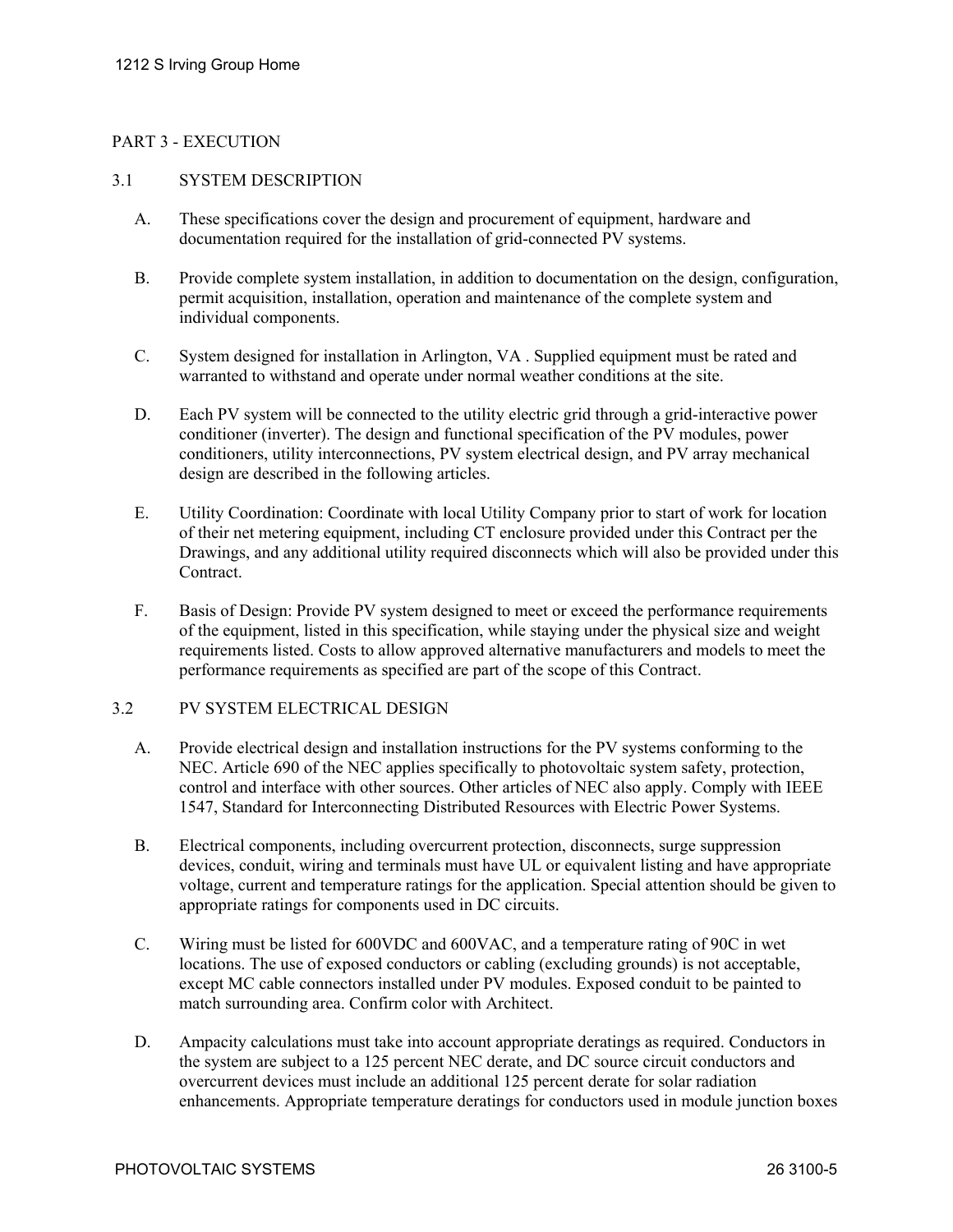must be considered for peak module operating temperatures, as well as deratings for instances where more than three current-carrying conductors are enclosed in a conduit.

- E. Voltage drop in array DC source circuits should be limited to no more than 2 percent, including losses in conductors, and through all fuses, blocking diodes and termination points.
- F. Overcurrent devices must have trip ratings no greater than the derated ampacity of the conductors that it protects.
- G. Series connected strings of modules (source circuits) must include a series fuse as required by UL and NEC to prevent excessive reverse current flow through modules in source circuits. Parallel connections of modules in individual source circuits are not permitted. Parallel-connected cells within individual modules are allowable as long as the module listing allows for the series fuse required for this configuration.
- H. Series connected strings of modules (source circuits) must also include a blocking diode to minimize overall array losses due to partial shading of source circuits. These diodes should have low voltage drop to meet the requirements above, and have a voltage and current ratings (at temperature) at least twice the open circuit voltage and short-circuit ratings of the source circuits.
- I. Terminations must use listed box terminal or compression type connections. Twist on wire splices, crimped, soldered or taped connections are not permitted for the required field installed wiring. Proper torque specifications should be provided for the required field connections.
- J. Module frames, metal enclosures, panel boards and the grid-interactive inverter (GII) should be provided with connections for bonding to a common grounding conductor and terminating at the ground electrode system at the utility service entrance point. In addition, provide for grounding the neutral of the GII output. The DC negative circuit may be common to the AC neutral in the GII design and under no circumstances should multiple connections to ground be specified for current carrying conductors in the system.
- K. Provide a weathertight, vented, locking, pad mountable enclosure, suitable for housing the GII, AC/DC disconnect devices, and source circuit combiner boxes (as required). Enclosure rating: NEMA 4, 3R or better and have superior strength and corrosion resistance properties based on the project location.

### 3.3 PV ARRAY MECHANICAL DESIGN

- A. Provide hardware as required for assembling the photovoltaic modules and panels, and structurally attaching them to the base support structure.
- B. Coordinate PV array and equipment mounting with PV system mounting structures shown on Structural Drawings. Where array and supporting equipment deviate from Basis of Design, include cost of engineering services to update Structural Drawings and Structural Installation for submitted design. Array design that requires modification of building structure in addition to structure supporting PV array and equipment is not acceptable under this Contract.
- C. Provide panel layout design with firefighter access and egress paths per local Codes.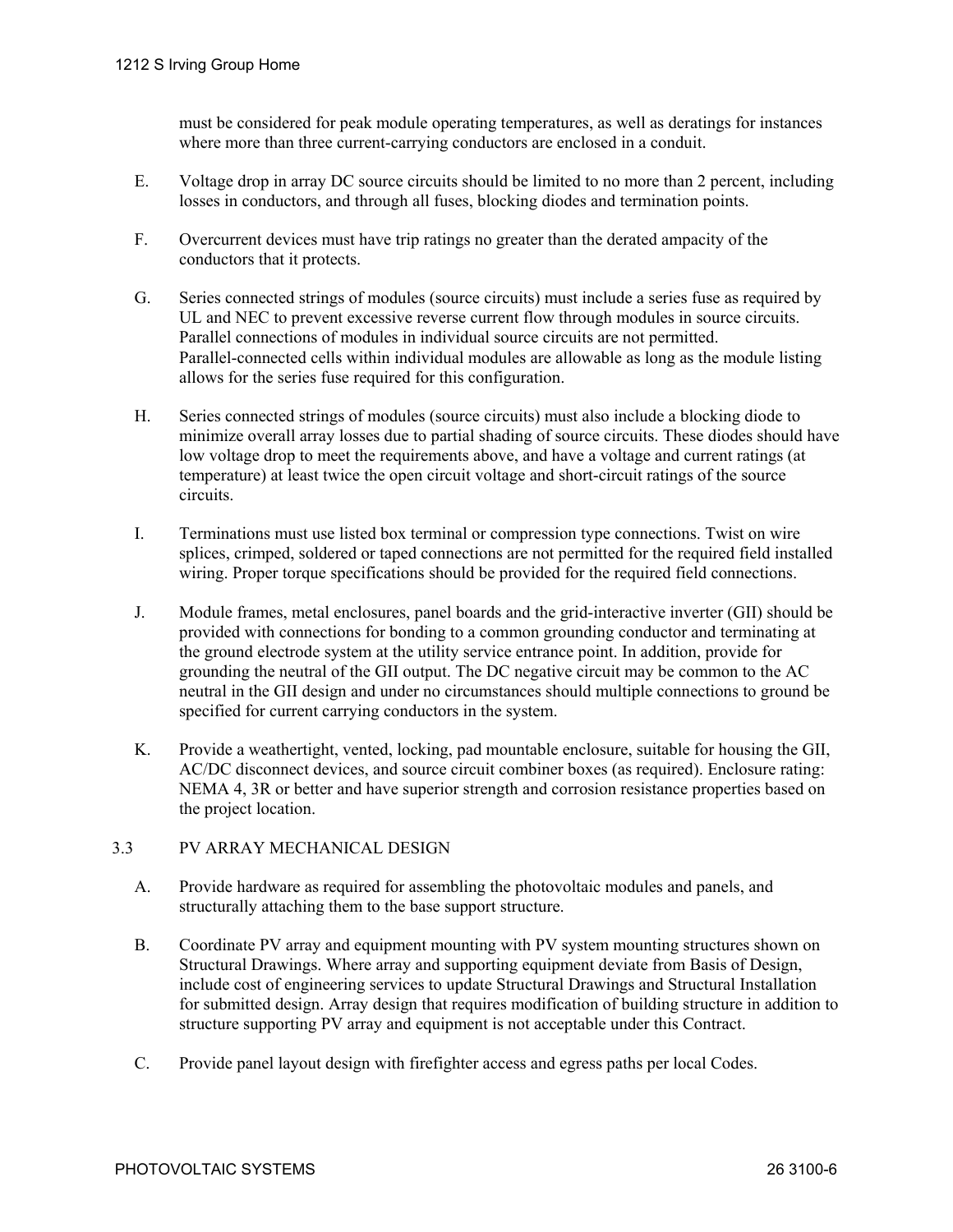- D. Include a 36-inch wide pathway maintained along three sides of the solar roof. Exceptions to comply with Oregon Solar Installation Specialty Code. For arrays larger than 150-feet, measured in length or width, to have a 36-inch intermediate pathway for service, maintenance and egress. Disconnects, junction boxes, combiner boxes or gutters not to be located in any required pathway or cutout.
- E. Array mounting hardware supplied by the bidder to be compatible with the site considerations and environment. Minimize risk from exposed fasteners, sharp edges, and potential damage to the modules or support structure. Emphasize corrosion resistance and durability of the mechanical hardware. Avoid use of ferrous metals, contact of dissimilar metals or wood or plastic components.
- F. As these are high profile, publicly visible installations, the aesthetics of the overall installation is extremely important to the Owner. To create a uniform appearance of the array, spacing between individual modules and panels should be kept to a minimum. As much as possible, conceal mechanical hardware, conduit, junction boxes and other equipment beneath and/or behind the array.
- G. Be consistent with the ordering and labeling of source circuits in the array combiner boxes. Ease of access for array troubleshooting and maintenance is desired by allowing access to the back of the array for module junction box servicing, and removal/replacement of individual source circuits and modules if necessary.

# 3.4 INSTALLATION

- A. Grid-Interactive Inverter:
	- 1. Provide fusing for incoming strings.
	- 2. Clean interiors and ensure airways for convective cooling are clear and debris-free.
	- 3. Verify that inverter display measures for AC voltage match measurement from a true-RMS AC digital voltmeter.
	- 4. Check that maximum power point tracking circuit is operational. Monitor array voltage from open circuit condition until it reaches a point where system power peaks and then starts to drop again. Provide chart of field measurements input and output voltage and current through the day as part of O&M manual.
	- 5. Provide factory required clearances and air space for cooling and ventilation.
- B. Photovoltaic System Wiring:
	- 1. Field connections: Use crimp-on connectors that maintain connection even when screw loosens.
	- 2. Size wiring from inverter to PV modules based on less than 2 percent voltage drop in any string.
	- 3. Conceal flexible conduit and MC cable to underneath the PV modules. Outside of the PV modules, use rooftop conduit per Division 26, Electrical.
	- 4. PV module wiring to be secured to run parallel and perpendicular to module frame lines, as well as be secured to module and module support structure. Do not allow PV module wiring to rest unsupported against the roof surface.
	- 5. Provide strain reliefs and cable clamps on cable and cords for PV modules.
	- 6. Retorque terminations prior to completion of construction.